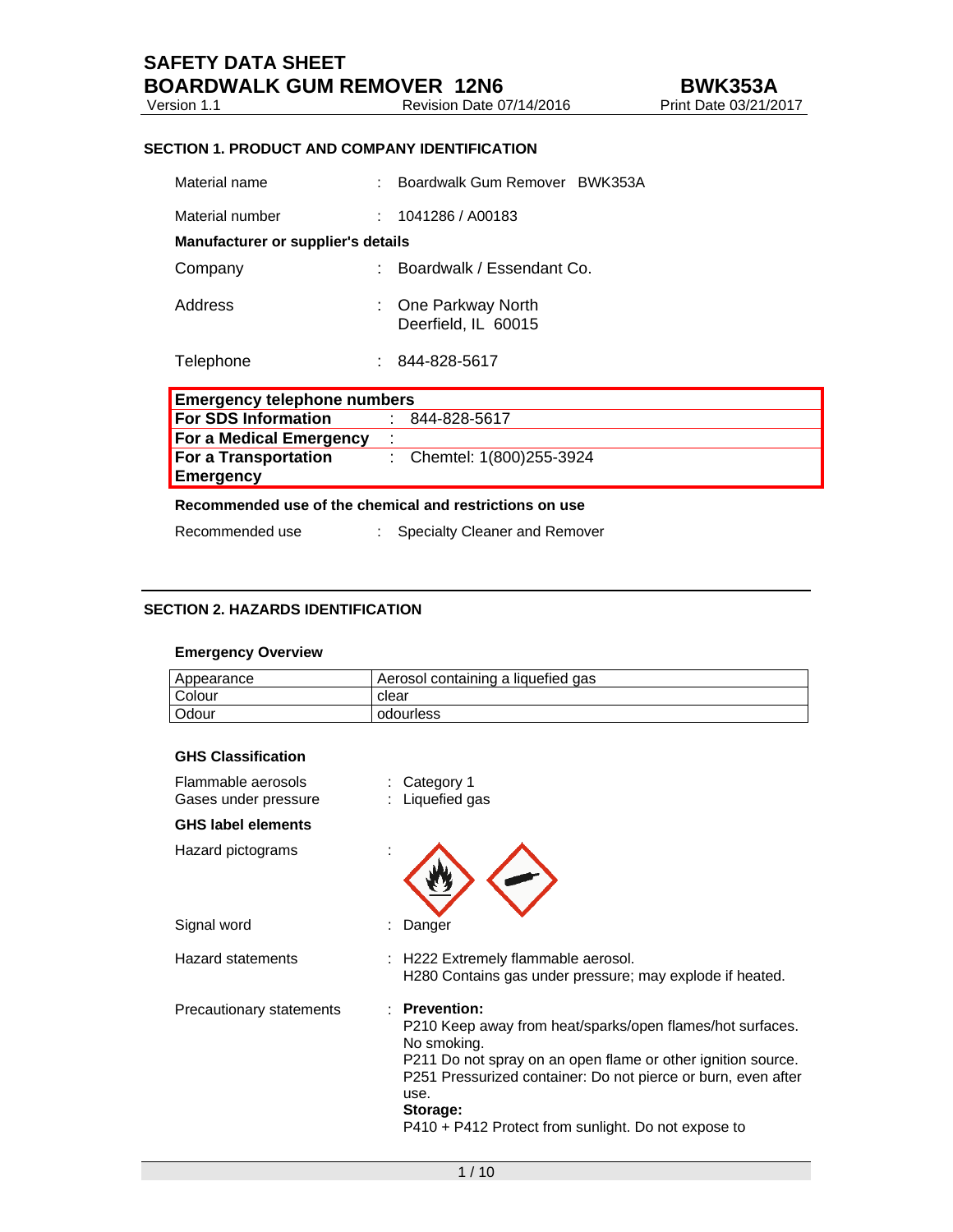# **SAFETY DATA SHEET BOARDWALK GUM REMOVER 12N6**<br>Revision Date 07/14/2016 Print Date 03/21/2

Version 1.1 **Next** Revision Date 07/14/2016 **Print Date 03/21/2017** 

temperatures exceeding 50 °C/ 122 °F.

# **SECTION 3. COMPOSITION/INFORMATION ON INGREDIENTS**

Substance / Mixture : Mixture

# **Hazardous components**

| l Chemical name               | CAS-No.  | Concentration [%] |
|-------------------------------|----------|-------------------|
| <b>butane</b>                 | 106-97-8 | $>= 70 - 590$     |
| propane                       | 74-98-6  | $\ge$ 20 - < 30   |
| .<br>$\overline{\phantom{a}}$ |          |                   |

The exact percentages of disclosed substances are withheld as trade secrets.

# **SECTION 4. FIRST AID MEASURES**

| General advice          | : Move out of dangerous area.<br>Show this safety data sheet to the doctor in attendance.<br>Do not leave the victim unattended.                                                                                                            |
|-------------------------|---------------------------------------------------------------------------------------------------------------------------------------------------------------------------------------------------------------------------------------------|
| If inhaled              | : If unconscious place in recovery position and seek medical<br>advice.<br>If symptoms persist, call a physician.                                                                                                                           |
| In case of skin contact | : Take off contaminated clothing and shoes immediately.<br>Get medical attention if irritation develops and persists.<br>Wash contaminated clothing before re-use.<br>Wash off immediately with plenty of water for at least 15<br>minutes. |
| In case of eye contact  | : Remove contact lenses.<br>Protect unharmed eye.<br>Keep eye wide open while rinsing.<br>If eye irritation persists, consult a specialist.<br>If in eyes, rinse with water for 15 minutes.                                                 |
| If swallowed            | : Keep respiratory tract clear.<br>Never give anything by mouth to an unconscious person.<br>If symptoms persist, call a physician.<br>DO NOT induce vomiting unless directed to do so by a<br>physician or poison control center.          |

# **SECTION 5. FIREFIGHTING MEASURES**

| Suitable extinguishing media            | : Alcohol-resistant foam<br>Carbon dioxide (CO2)<br>Dry chemical<br>Water spray jet |
|-----------------------------------------|-------------------------------------------------------------------------------------|
| Unsuitable extinguishing<br>media       | : High volume water jet                                                             |
| Specific hazards during<br>firefighting | Do not allow run-off from fire fighting to enter drains or water<br>courses.        |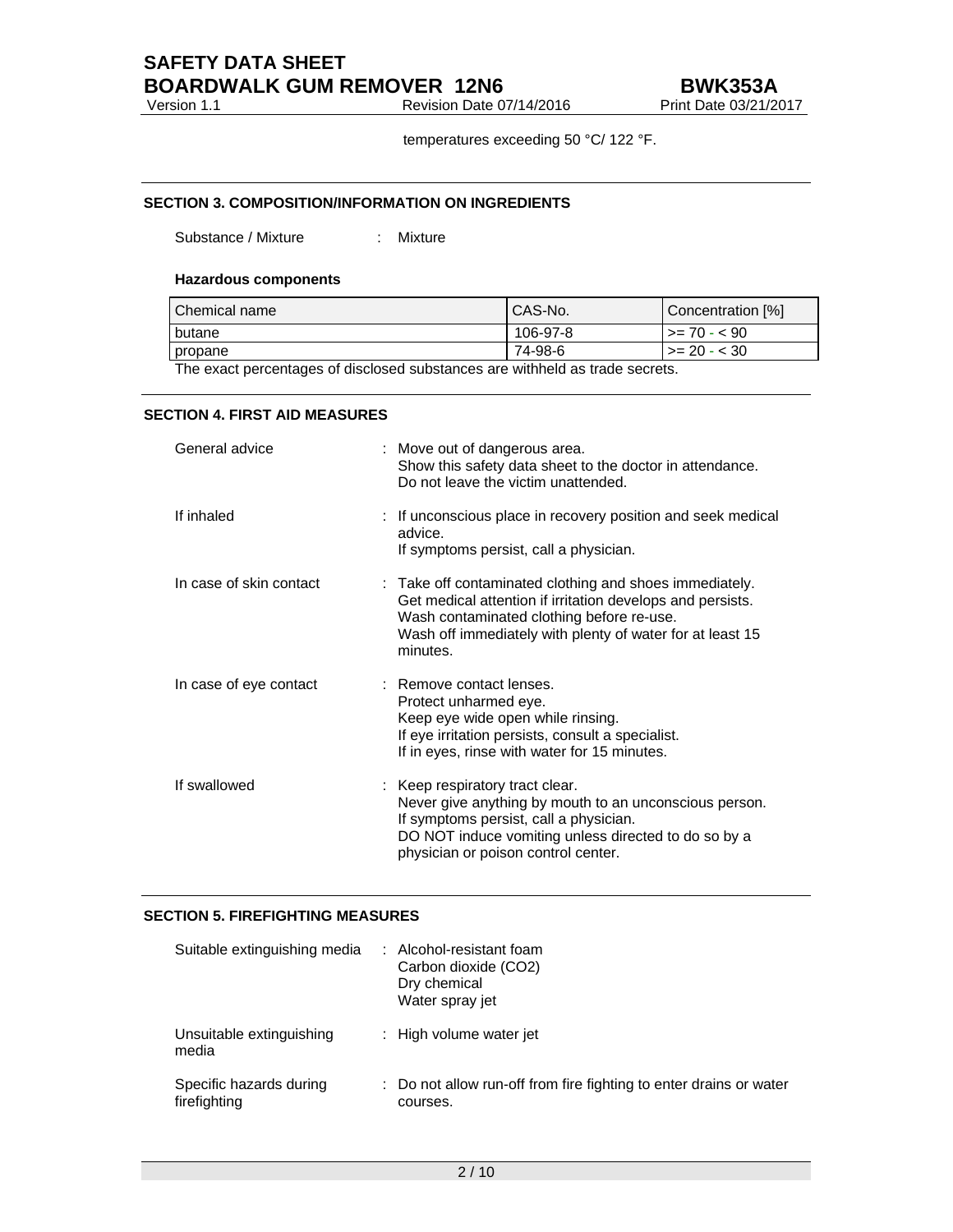# **SAFETY DATA SHEET BOARDWALK GUM REMOVER 12N6**<br>Version 1.1 Revision Date 07/14/2016 Print Date 03/21/2017 Version 1.1 **Review Area**

| Hazardous combustion<br>products<br>Specific extinguishing<br>methods | $\therefore$ Carbon dioxide (CO2)<br>Carbon monoxide<br>Smoke<br>: Use extinguishing measures that are appropriate to local<br>circumstances and the surrounding environment. |
|-----------------------------------------------------------------------|-------------------------------------------------------------------------------------------------------------------------------------------------------------------------------|
| <b>Further information</b>                                            | : For safety reasons in case of fire, cans should be stored<br>separately in closed containments.<br>Use a water spray to cool fully closed containers.                       |
| Special protective equipment<br>for firefighters                      | : Wear self-contained breathing apparatus for firefighting if<br>necessary.                                                                                                   |

# **SECTION 6. ACCIDENTAL RELEASE MEASURES**

| Personal precautions,<br>protective equipment and<br>emergency procedures | : Ensure adequate ventilation.<br>Remove all sources of ignition.<br>Evacuate personnel to safe areas.<br>Beware of vapours accumulating to form explosive<br>concentrations. Vapours can accumulate in low areas. |
|---------------------------------------------------------------------------|--------------------------------------------------------------------------------------------------------------------------------------------------------------------------------------------------------------------|
| Environmental precautions                                                 | : Prevent product from entering drains.<br>Prevent further leakage or spillage if safe to do so.<br>If the product contaminates rivers and lakes or drains inform<br>respective authorities.                       |
| Methods and materials for<br>containment and cleaning up                  | : Soak up with inert absorbent material (e.g. sand, silica gel,<br>acid binder, universal binder, sawdust).<br>Sweep up or vacuum up spillage and collect in suitable<br>container for disposal.                   |

# **SECTION 7. HANDLING AND STORAGE**

| Advice on safe handling     | : For personal protection see section 8.<br>Smoking, eating and drinking should be prohibited in the<br>application area.<br>Take precautionary measures against static discharges.<br>Provide sufficient air exchange and/or exhaust in work rooms.<br>Open drum carefully as content may be under pressure.<br>Dispose of rinse water in accordance with local and national<br>regulations.<br>Always replace cap after use.<br>Do not breathe vapours or spray mist. |
|-----------------------------|-------------------------------------------------------------------------------------------------------------------------------------------------------------------------------------------------------------------------------------------------------------------------------------------------------------------------------------------------------------------------------------------------------------------------------------------------------------------------|
| Conditions for safe storage | : BEWARE: Aerosol is pressurized. Keep away from direct sun<br>exposure and temperatures over 50 °C. Do not open by force<br>or throw into fire even after use. Do not spray on flames or<br>red-hot objects.<br>No smoking.<br>Observe label precautions.<br>Keep in a cool, well-ventilated place.<br>Electrical installations / working materials must comply with<br>the technological safety standards.                                                            |
| Materials to avoid          | : Strong oxidizing agents                                                                                                                                                                                                                                                                                                                                                                                                                                               |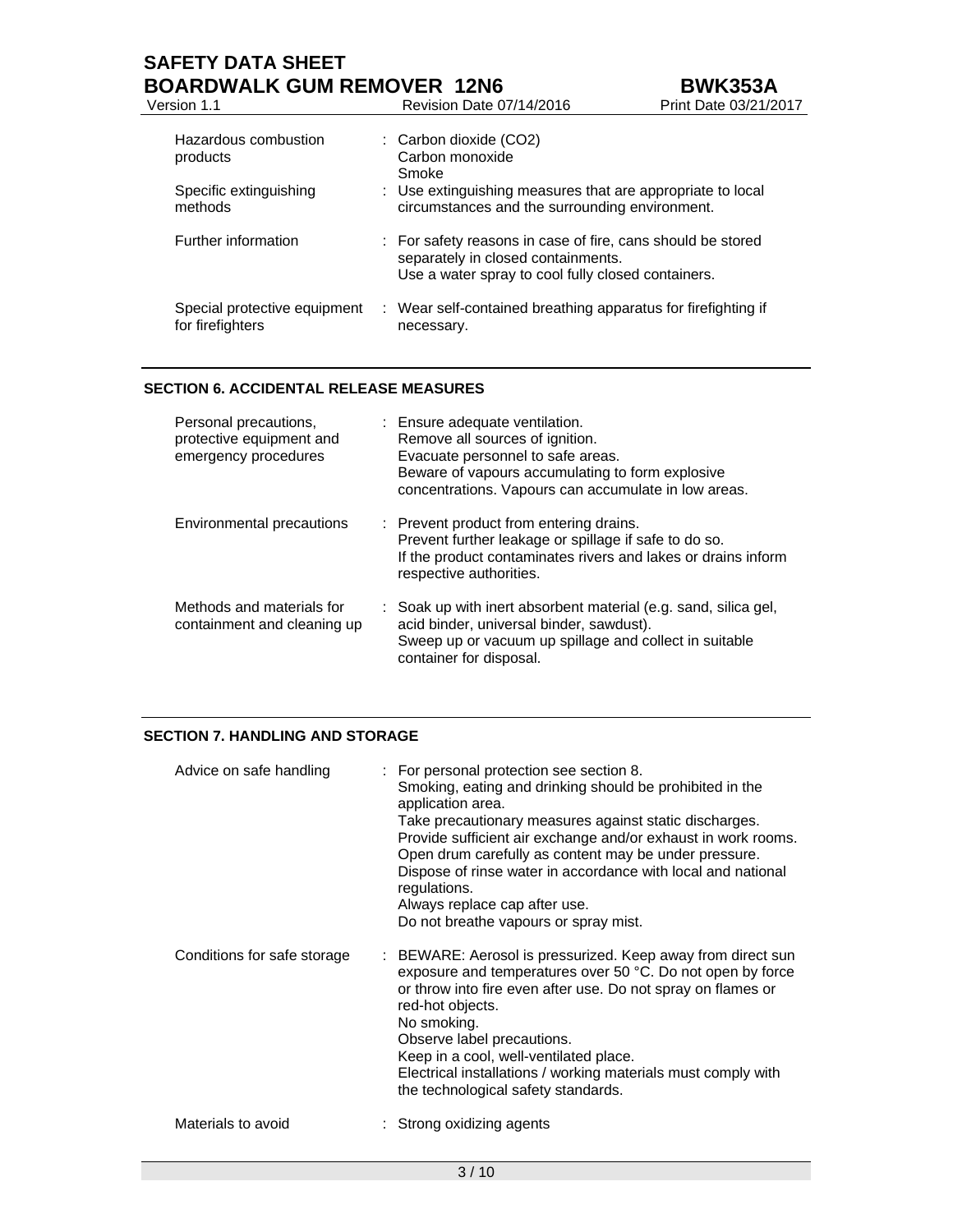# **SAFETY DATA SHEET BOARDWALK GUM REMOVER 12N6**<br>Version 1.1 Revision Date 07/14/2016 Print Date 03/21/2017

# **SECTION 8. EXPOSURE CONTROLS/PERSONAL PROTECTION**

## **Components with workplace control parameters**

| Components | CAS-No.  | Value type<br>(Form of<br>exposure) | Control<br>parameters /<br>Permissible<br>concentration | <b>Basis</b>        |
|------------|----------|-------------------------------------|---------------------------------------------------------|---------------------|
| butane     | 106-97-8 | <b>TWA</b>                          | 800 ppm<br>1,900 mg/m3                                  | <b>NIOSH REL</b>    |
|            |          | <b>TWA</b>                          | 800 ppm<br>1,900 mg/m3                                  | OSHA P <sub>0</sub> |
| propane    | 74-98-6  | <b>TWA</b>                          | $1,000$ ppm                                             | <b>ACGIH</b>        |
|            |          | <b>TWA</b>                          | $1,000$ ppm<br>1,800 mg/m3                              | <b>NIOSH REL</b>    |
|            |          | <b>TWA</b>                          | $1,000$ ppm<br>1,800 mg/m3                              | OSHA Z-1            |
|            |          | <b>TWA</b>                          | 1,000 ppm<br>1,800 mg/m3                                | OSHA P <sub>0</sub> |

| <b>Engineering measures</b>       | : effective ventilation in all processing areas                                                                                            |
|-----------------------------------|--------------------------------------------------------------------------------------------------------------------------------------------|
| Personal protective equipment     |                                                                                                                                            |
| Respiratory protection            | : In case of insufficient ventilation, wear suitable respiratory<br>equipment.                                                             |
| Hand protection<br><b>Remarks</b> | : The suitability for a specific workplace should be discussed<br>with the producers of the protective gloves.                             |
| Eye protection                    | : Eye wash bottle with pure water<br>Tightly fitting safety goggles                                                                        |
| Skin and body protection          | : Impervious clothing<br>Choose body protection according to the amount and<br>concentration of the dangerous substance at the work place. |
| Hygiene measures                  | : Wash hands before breaks and at the end of workday.<br>When using do not smoke.<br>When using do not eat or drink.                       |

# **SECTION 9. PHYSICAL AND CHEMICAL PROPERTIES**

| : Aerosol containing a liquefied gas |
|--------------------------------------|
| : clear                              |
| : odourless                          |
| : No data available                  |
| $:$ Not applicable                   |
|                                      |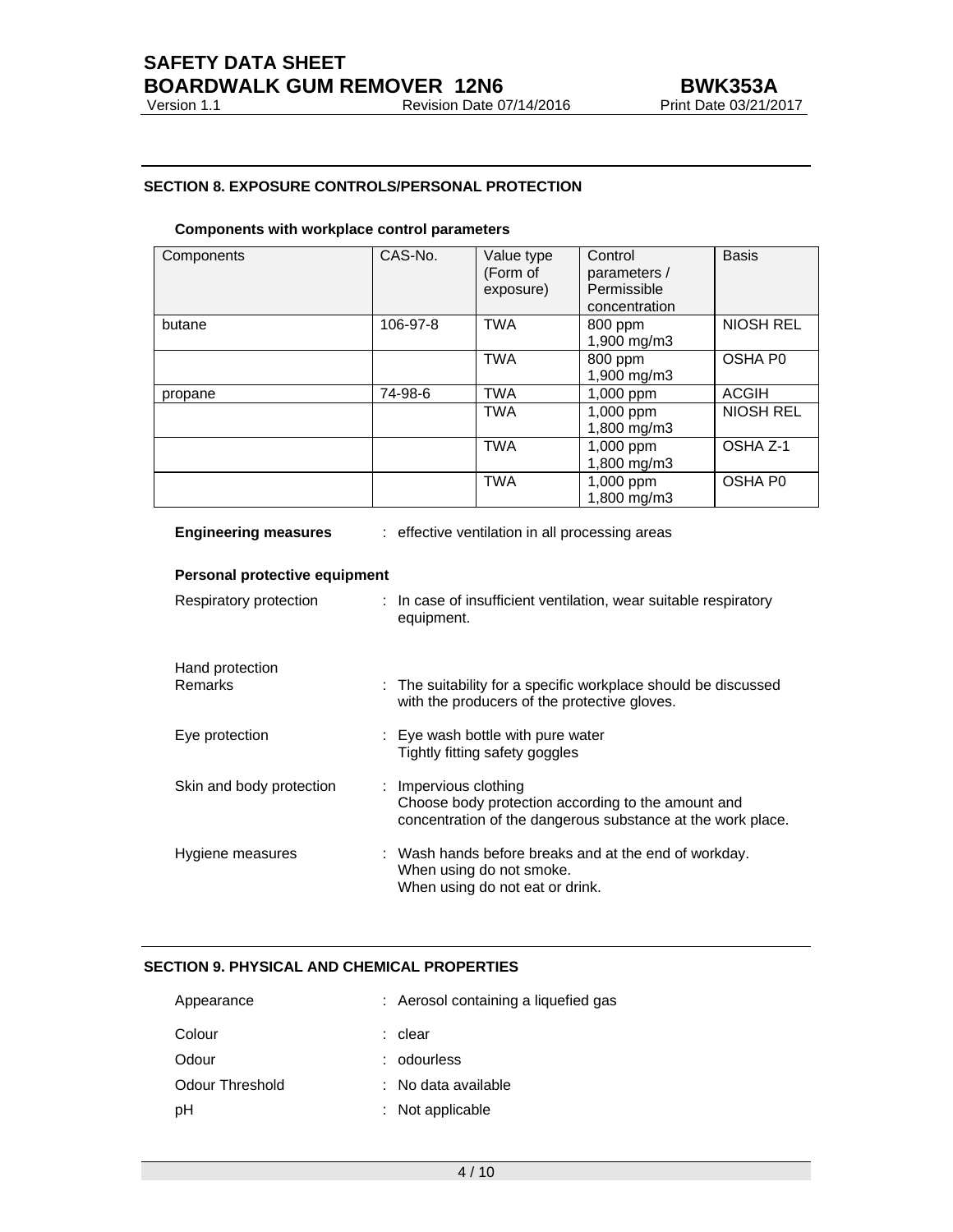# **SAFETY DATA SHEET BOARDWALK GUM REMOVER 12N6**<br>Version 1.1 Revision Date 07/14/2016 Print Date 03/21/2017

Version 1.1 Revision Date 07/14/2016

| Melting point/freezing point               |   | No data available            |
|--------------------------------------------|---|------------------------------|
| Boiling point                              |   | No data available            |
| Flash point                                |   | No data available            |
| Evaporation rate                           | ÷ | No data available            |
| Flammability (solid, gas)                  |   | Extremely flammable aerosol. |
| Upper explosion limit                      |   | No data available            |
| Lower explosion limit                      |   | No data available            |
| Vapour pressure                            |   | No data available            |
| Relative vapour density                    |   | No data available            |
| Density                                    |   | No data available            |
| Solubility(ies)                            |   |                              |
| Water solubility                           | ÷ | negligible                   |
| Partition coefficient: n-<br>octanol/water |   | No data available            |
| Auto-ignition temperature                  |   | not determined               |
| Thermal decomposition                      |   | No data available            |
| Viscosity                                  |   |                              |
| Viscosity, kinematic                       |   | No data available            |
| Heat of combustion                         |   | 49.35 kJ/g                   |

# **SECTION 10. STABILITY AND REACTIVITY**

| Reactivity                            | Stable                                                                     |
|---------------------------------------|----------------------------------------------------------------------------|
| Chemical stability                    | : Stable under normal conditions.                                          |
| Possibility of hazardous<br>reactions | : No decomposition if stored and applied as directed.                      |
|                                       | Vapours may form explosive mixture with air.                               |
| Conditions to avoid                   | : Heat, flames and sparks.<br>Extremes of temperature and direct sunlight. |
| Incompatible materials                | : Strong oxidizing agents                                                  |
| Hazardous decomposition<br>products   | : Carbon oxides                                                            |

# **SECTION 11. TOXICOLOGICAL INFORMATION**

# **Potential Health Effects**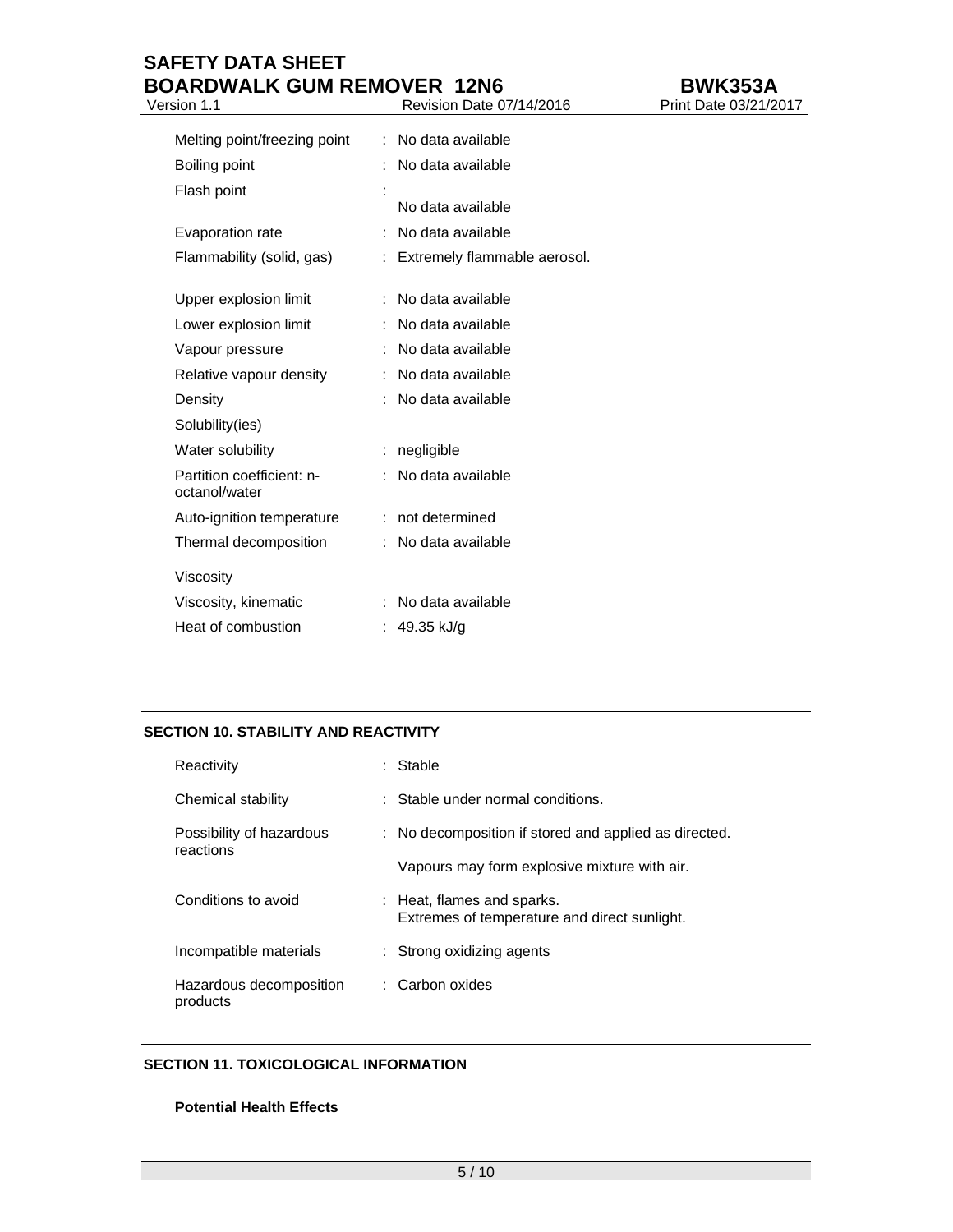|                       | Carcinogenicity:                      |                                                                                                                                                               |
|-----------------------|---------------------------------------|---------------------------------------------------------------------------------------------------------------------------------------------------------------|
| <b>IARC</b>           |                                       | No component of this product present at levels greater than or<br>equal to 0.1% is identified as probable, possible or confirmed<br>human carcinogen by IARC. |
|                       | <b>ACGIH</b>                          | No component of this product present at levels greater than or<br>equal to 0.1% is identified as a carcinogen or potential<br>carcinogen by ACGIH.            |
| <b>OSHA</b>           |                                       | No component of this product present at levels greater than or<br>equal to 0.1% is identified as a carcinogen or potential<br>carcinogen by OSHA.             |
| <b>NTP</b>            |                                       | No component of this product present at levels greater than or<br>equal to 0.1% is identified as a known or anticipated carcinogen<br>by NTP.                 |
| <b>Acute toxicity</b> |                                       |                                                                                                                                                               |
|                       | <b>Components:</b>                    |                                                                                                                                                               |
|                       | butane:<br>Acute inhalation toxicity  | : LC50 Mouse: 1,237 mg/l<br>Exposure time: 2 h                                                                                                                |
|                       |                                       | LC50 Rat: 1,355 mg/l                                                                                                                                          |
|                       | propane:<br>Acute inhalation toxicity | : LC50 Mouse: 1,237 mg/l<br>Exposure time: 2 h                                                                                                                |

 LC50 Rat: 658 mg/l Exposure time: 4 h

LC50 Rat: 1,355 mg/l

#### **Skin corrosion/irritation**

No data available

# **Serious eye damage/eye irritation**

No data available

**Respiratory or skin sensitisation** 

No data available

**Germ cell mutagenicity** 

No data available

**Carcinogenicity** 

No data available

# **Reproductive toxicity**

No data available

**butane: propane:** 

**STOT - single exposure** 

No data available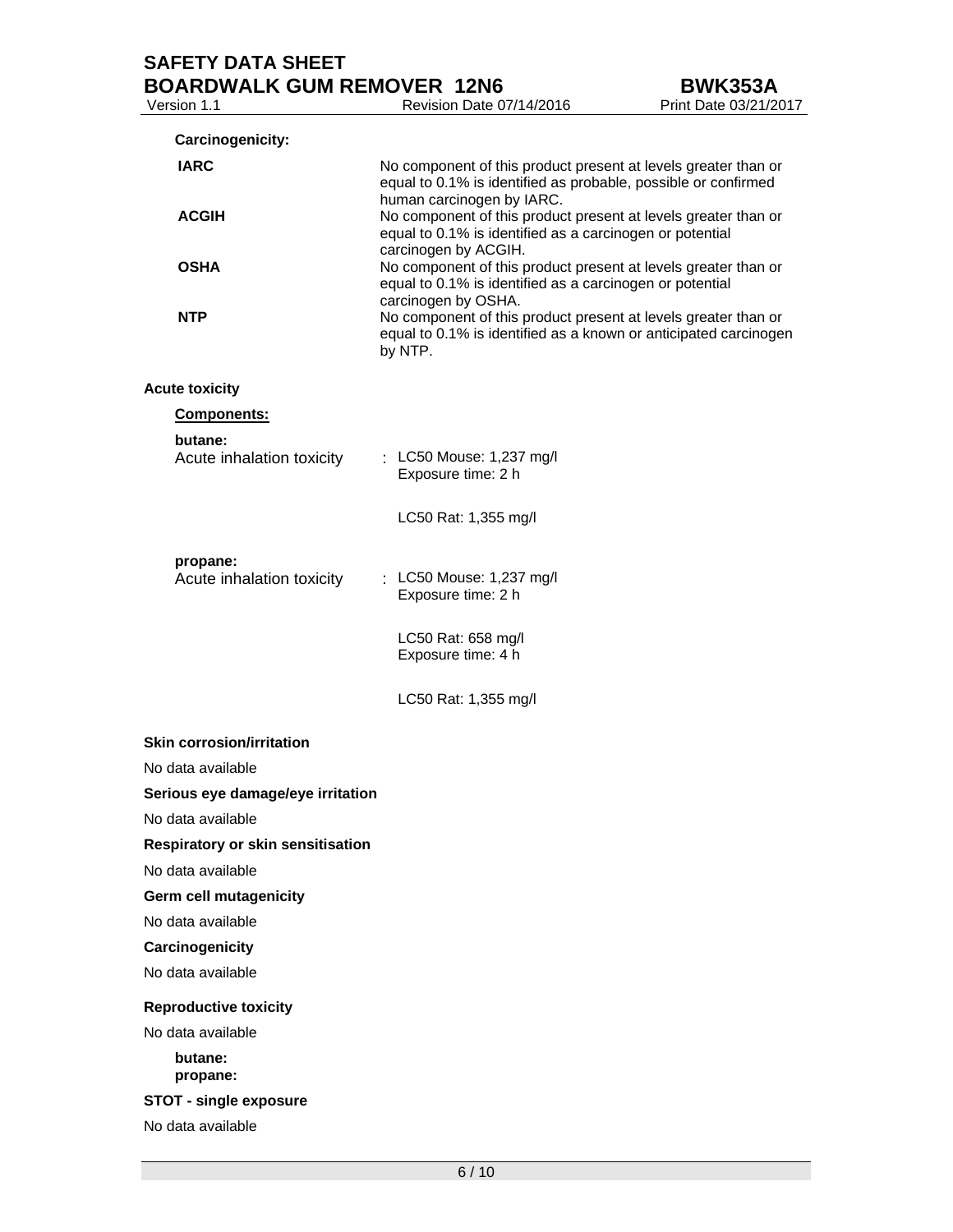#### **STOT - repeated exposure**

No data available

#### **Aspiration toxicity**

No data available

#### **Further information**

# **Product:**

Remarks: No data available

# **SECTION 12. ECOLOGICAL INFORMATION**

#### **Ecotoxicity**

No data available

#### **Persistence and degradability**

No data available

# **Bioaccumulative potential Product:**  Partition coefficient: noctanol/water : Remarks: No data available **Components: butane :**  Partition coefficient: noctanol/water : Pow: 2.89 **Mobility in soil**  No data available **Other adverse effects**  No data available **Product:**  Regulation 40 CFR Protection of Environment; Part 82 Protection of Stratospheric Ozone - CAA Section 602 Class I **Substances** Remarks This product neither contains, nor was manufactured with a Class I or Class II ODS as defined by the U.S. Clean Air Act Section 602 (40 CFR 82, Subpt. A, App.A  $+$  B).

#### Additional ecological information : No data available

# **SECTION 13. DISPOSAL CONSIDERATIONS**

#### **Disposal methods**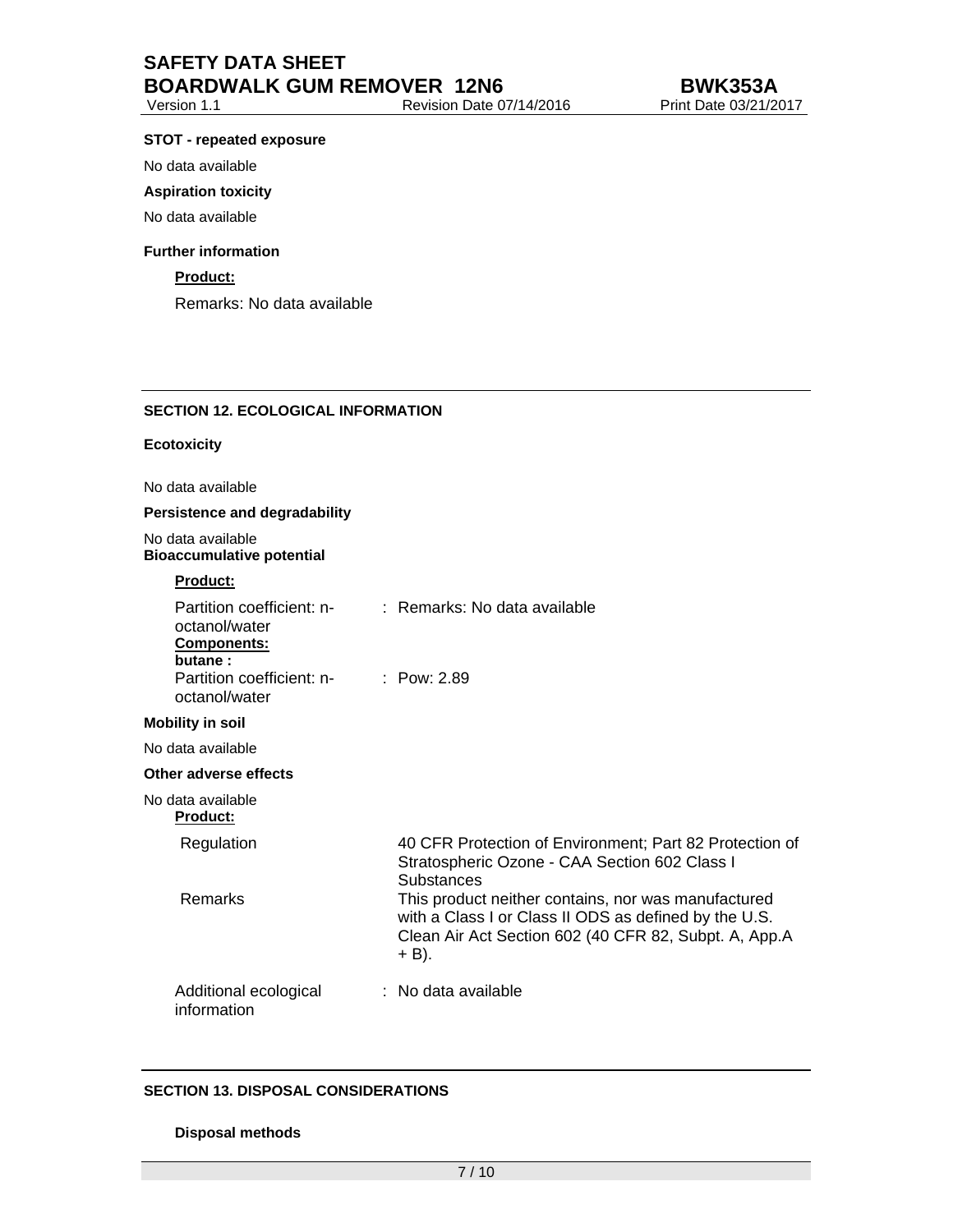# **SAFETY DATA SHEET**

| <b>BOARDWALK GUM REMOVER 12N6</b><br><b>BWK353A</b> |                                                                                                                                                            |                       |
|-----------------------------------------------------|------------------------------------------------------------------------------------------------------------------------------------------------------------|-----------------------|
| Version 1.1                                         | Revision Date 07/14/2016                                                                                                                                   | Print Date 03/21/2017 |
| Waste from residues                                 | : Dispose of in accordance with local regulations.                                                                                                         |                       |
|                                                     | Do not dispose of waste into sewer.<br>Do not contaminate ponds, waterways or ditches with<br>chemical or used container.                                  |                       |
| Contaminated packaging                              | : Empty remaining contents.<br>Dispose of as unused product.<br>Do not re-use empty containers.<br>Do not burn, or use a cutting torch on, the empty drum. |                       |

# **SECTION 14. TRANSPORT INFORMATION**

Transportation Regulation: 49 CFR (USA): ORM-D, CONSUMER COMMODITY

Transportation Regulation: IMDG (Vessel): UN1950, AEROSOLS, 2.1, - Limited quantity

Transportation Regulation: IATA (Cargo Air): UN1950, Aerosols, flammable, 2.1, - Limited quantity

Transportation Regulation: IATA (Passenger Air): UN1950, Aerosols, flammable, 2.1, - Limited quantity

Transportation Regulation: TDG (Canada): UN1950, AEROSOLS, 2.1, - Limited quantity

The product as delivered to the customer conforms to packaging requirements for shipment by road under US Department of Transportation (DOT) regulations. Additional transportation classifications noted above are for reference only, and not a certification or warranty of the suitability of the packaging for shipment under these alternative transport regulations.

# **SECTION 15. REGULATORY INFORMATION**

## **EPCRA - Emergency Planning and Community Right-to-Know Act**

#### **CERCLA Reportable Quantity**

This material does not contain any components with a CERCLA RQ.

# **SARA 304 Extremely Hazardous Substances Reportable Quantity**

This material does not contain any components with a section 304 EHS RQ.

| SARA 311/312 Hazards | : Sudden Release of Pressure Hazard<br>Fire Hazard                                                                                                                                        |
|----------------------|-------------------------------------------------------------------------------------------------------------------------------------------------------------------------------------------|
| <b>SARA 302</b>      | : No chemicals in this material are subject to the reporting<br>requirements of SARA Title III, Section 302.                                                                              |
| <b>SARA 313</b>      | : This material does not contain any chemical components with<br>known CAS numbers that exceed the threshold (De Minimis)<br>reporting levels established by SARA Title III, Section 313. |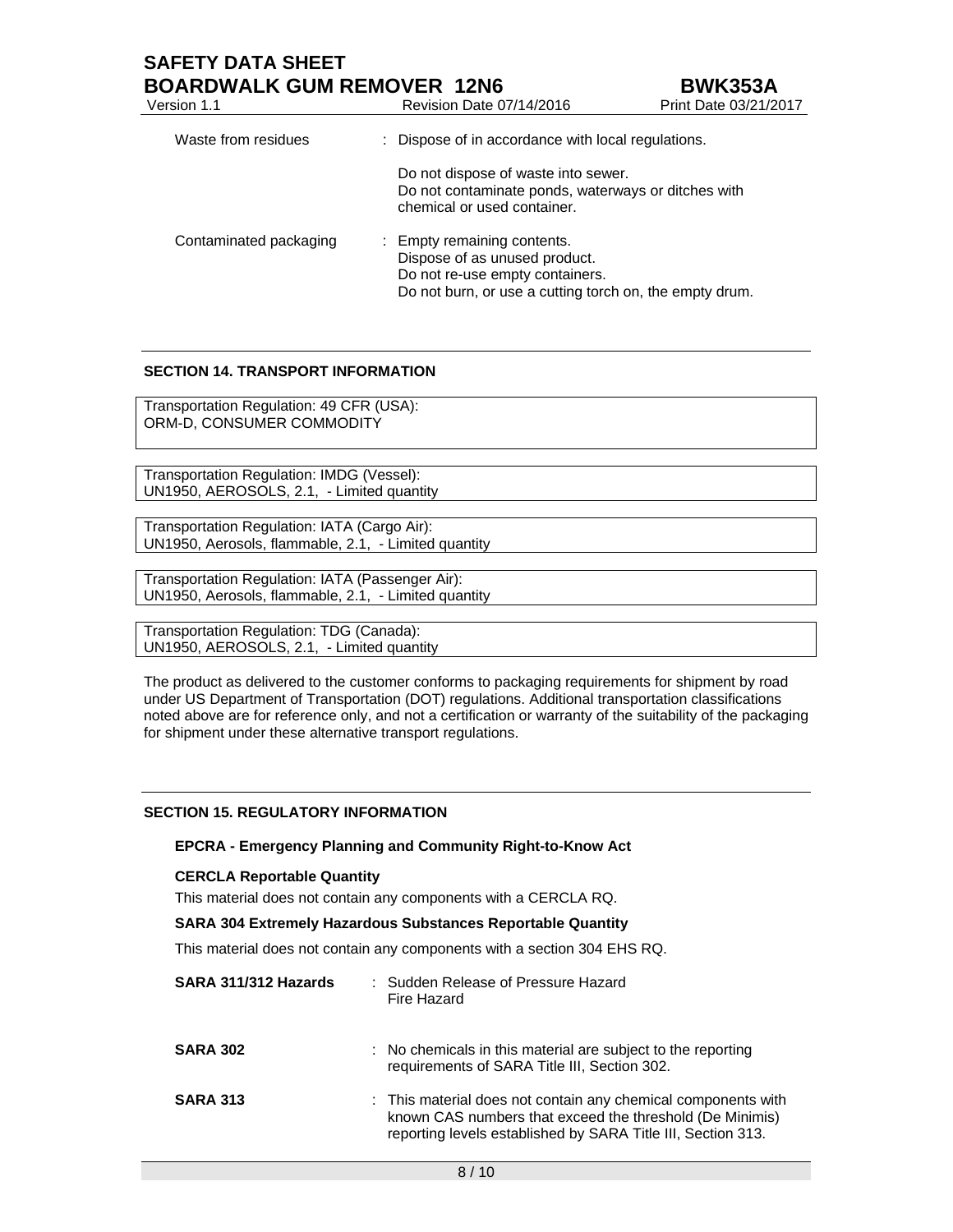| <b>California Prop 65</b> | This product does not contain any chemicals known to State of |
|---------------------------|---------------------------------------------------------------|
|                           | California to cause cancer, birth defects, or any other       |

reproductive harm.

# **The components of this product are reported in the following inventories:**

| <b>TSCA</b> | On TSCA Inventory                                      |
|-------------|--------------------------------------------------------|
| <b>DSL</b>  | All components of this product are on the Canadian DSL |

For information on the country notification status for other regions please contact the manufacturer's regulatory group.

# **Inventory Acronym and Validity Area Legend:**

TSCA (USA), DSL (Canada), NDSL (Canada)

# **SECTION 16. OTHER INFORMATION**



## OSHA GHS Label Information:

| Hazard pictograms                                            |                                                                                                                                                                                                                 |
|--------------------------------------------------------------|-----------------------------------------------------------------------------------------------------------------------------------------------------------------------------------------------------------------|
| Signal word<br>Hazard statements<br>Precautionary statements | Danger:<br>Extremely flammable aerosol. Contains gas under pressure; may explode if heated.                                                                                                                     |
|                                                              | <b>Prevention:</b> Keep away from heat/sparks/open flames/hot surfaces. No smoking. Do<br>not spray on an open flame or other ignition source. Pressurized container: Do not<br>pierce or burn, even after use. |
|                                                              | <b>Storage:</b> Protect from sunlight. Do not expose to temperatures exceeding 50 °C/ 122<br>°F.                                                                                                                |

| rsion:                |     |  |
|-----------------------|-----|--|
| <b>Revision Date:</b> | ን16 |  |